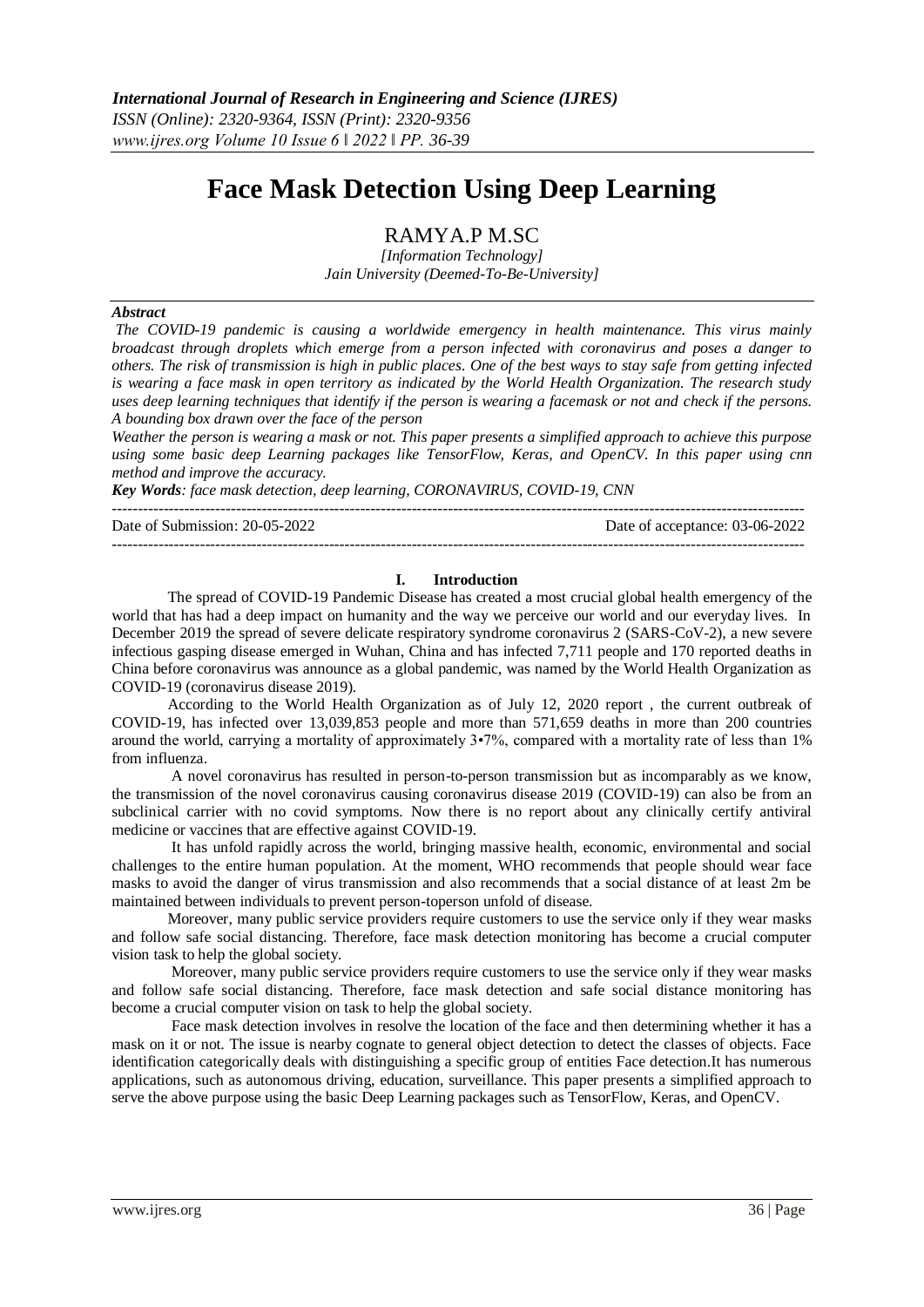## **II. LITERATURE SURVEY**

This section provides an in-depth of the main human face recognition approach that apply primarily to frontal faces, as well as the benefits and drawbacks of each approach. Eigen faces, neural networks, dynamic relation architecture, hidden Markov model, geometrical feature match, and prototype matching are among the methods considered. The methods are estimate based on the facial representations they employ. The first building block of the distribution of faces, or the eigenvectors of the autocorrelation matrix of the set of face images, are known as eigenfaces in mathematics. The eigenvectors are organize to reflect varying amounts of difference among the faces. A linear combination of the eigenfaces will precise represent each face. Only the "best" eigenvectors with the large eigenvalues can be used to near it. The appeal of using neural networks may stem from the network's nonlinearity. A single-layer adaptive network called WISARD, which includes a separate network for each store person, was one of the first artificial neural network (ANN) approach used for face recognition. For efficient method for constructing a neural network structure is critical. It is largely determined by the intended application. Some of the other approaches use the pre-trained state-of-the-art deep learning model, InceptionV3. In this approach, the dataset is Simulated Masked Face Dataset (SMFD) using face mask detection. Due to the limited availability of data, the model showed a high accuracy of 99% on the training data set but a fairly low accuracy on the test data set, hence it was overfitted, and hence not suitable for detecting face. It is also very crucial to know that how face recognition approach have evolved and better from the past. Various researchers and professionals have recently fixed on gray-scale face images. Although some were established purely on pattern recognition models, with no prior knowledge of the face model, others depended on AdaBoost, an excellent classifier for training. Real-time face detection became possible thanks to the Viola-Jones Detector, which offered a breakthrough in face detection automation. It had several issues, including the orientation and brightness of the face, which made it demanding to deflect. So, in a compactly, it didn't fit in dark or dim light. As a result, analyst began looking for a new alternative model capable of detecting faces as well as masks on the face. Many datasets for face recognition have been developed in the past to develop a discrimination of face mask detection models. In these datasets, clarify are given for current faces, as argumentative to earlier ones. Large datasets are far more needed for better training and testing data, as well as for performing practical applications in a much more straightforward manner. This necessitates a variety of deep learning innovation that can read faces and masks direct from the user's data. Face Mask detection templates come in a different type of shapes and sizes. These can be classified into many groups. The Viola-Jones face detector, which was mention early in this section, was used to accept boosted cascades with easy haar features in boosting-based recognition. The Viola-Jones detector model was then used to build a Multiview point face mask detector. In addition, decision tree innovation were used to build a face mask detector model. This category's face mask detectors were excellent at detecting masks. Another study employs deep learning approach to behold facial recognition and determine whether or not an individual is wearing a facemask. The dataset collected includes 25,000 images with a resolution of 224x224 pixels, and the capable model achieve with a 96 percent precise rate. However, the test data, as well as for performing practical applications in a much more straightforward manner. This necessitates a variety of deep learning innovation that can read faces and masks direct from the user's data. Face Mask detection templates come in a different type of shapes and sizes. These can be classified into many groups. However, the test precise was also lower in this case. Although it was put into practice in real life, it could be improved.

## **III. METHODOLOGY**

# **Convolutional Neural Networks (CNN)**

Our system makes use of Convolutional Neural Networks (CNN) to classification images as having a mask or not. A Convolutional Neural Network is a deep learning algorithm which takes an image as the input. It then maps the various aspects of the image to weights and biases, hence, they become different from each other. The reason we chose CNN for classification over other classification models is because the amount of preprocessing required for CNN is much less. We have propose a model that uses MobileNetV2 for image processing. It is a CNN that is 53 layers deep learning. It can classify images into 1000 categories. It uses depth-wise separable convolutions which constitute as the building blocks. It is the state-of-the-art network for mobile visual recognition which includes classification, object

Detection and semantic segmentation. MobileNetV2 is launched as a section of TensorFlow-Slim Image Classification Library.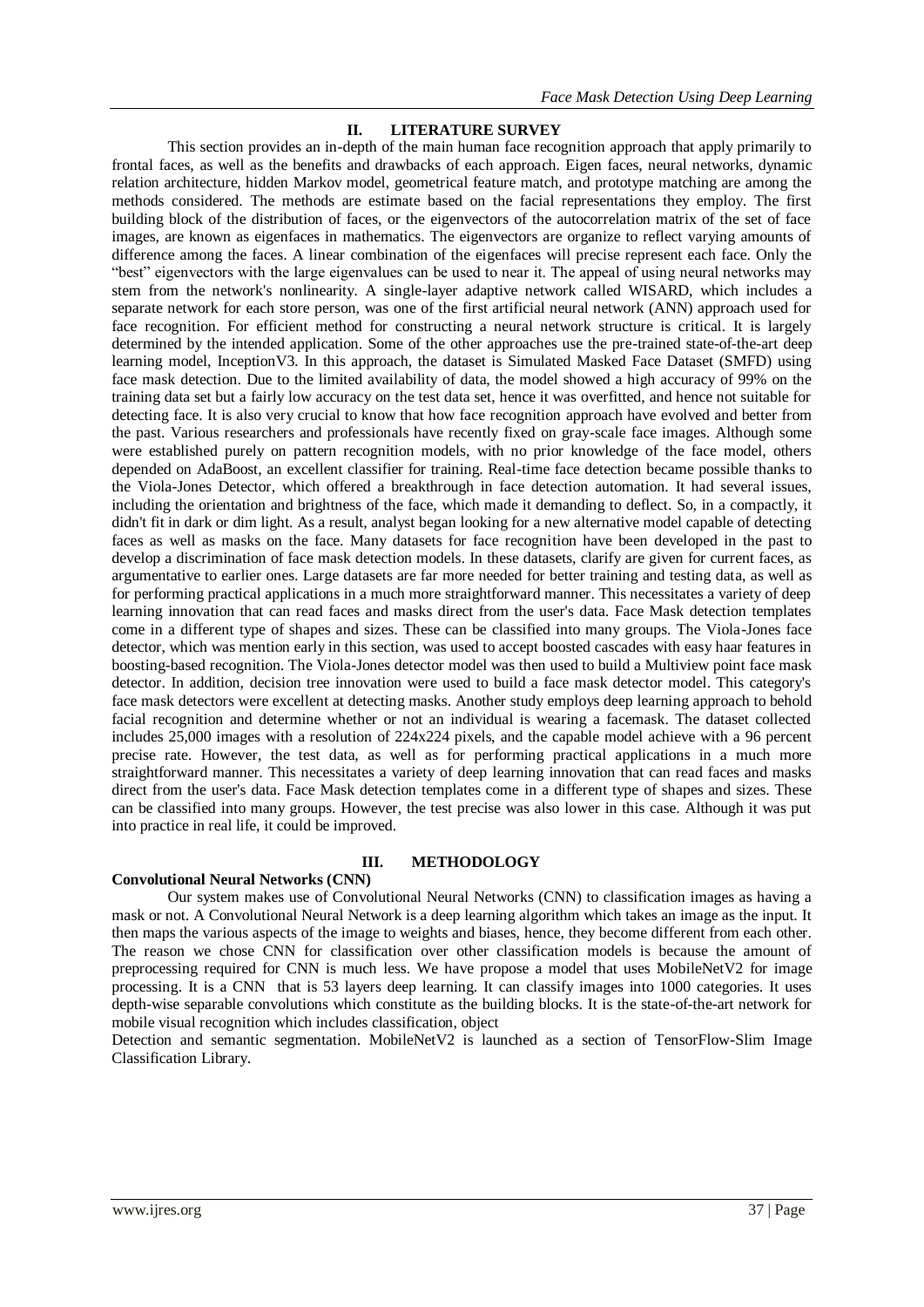

# **Pooling**

The pooling layer is used to reduce the spatial dimensions of our activation tensor, but not volume depth, in a CNN. They are nonconstant way of doing this, meaning that the pooling layer has no weights in it. Because the following is what you gain from using pooling.Cheap way of summarized spatially related information in an input tensor. By having less dimensional. Information you gain arithmetic performance. You get some translation unchanging in your network However one of the big advantages of pooling that it has no parameters to learn is also its biggest disadvantage because pooling can end up just throwing important information away. After the output pooling is starting to be used less frequently in CNNs now.

 We show the most common type of pooling the max-pooling layer used for face mask detection. It slides a window like a normal convolution and then at each location sets the biggest value in the windows as the input.



## **Fully connected**

The layers of neurons that make up the ANNs that we saw earlier are commonly called densely connected layers, or fully connected layers or simply just linear layers. Some deep learning libraries such as cafe would actually consider them just as the dot product operation that might or might not be followed by a nonlinearity layer. Its main parameter will be the output size, which will be basically the number of dendrite in its output.

We created our own dense layer, but you can create it in an accessible way using it layers ,as follow

Dense\_layer=tf.layers.dense(inputs=some\_input\_name,units=1024,activation=tf.nn.relu)

Here we define a fully connected layer with 1024 output, and t will be followed by Relu activation.

It is important to note that the input of this layer has to have just two dimensions so if your input is a dimensional tensor for example an image of shape [28\*28\*3] you will have to reshape into a vector before inputting it.

reshape input to dense layer = tf.reshape (spatial tensor in,  $[-1, 28*283]$ )

## **IV. Conclusion:**

In this paper, we propose an approach that uses CNN and MobileNet V2 architecture to help maintain a secure environment and ensure individuals protection by automatically monitoring public location to avoid the unfold of the COVID-19 virus and assist police by minimizing their physical surveillance work in circumscription zones and public areas where surveillance is required by means of camera feeds with cnn in real-time. Thus, this propose system will operate in an efficient manner in the current situation when the lockout is eased and helps to track public places easily in an automated manner.

We have addressed in depth the identification of face masks that help to ensure human health. The implementation of this solution was successfully tested in real-time by deploying model in cnn. The solution has the potential to significantly decrease violations by real-time interpose, so the proposed system would improve public safety through saving time and helping to reduce the spread of coronavirus. This solution can be used in location like temples, shopping complex, metro stations, airports, etc.

## **Reference:**

[1]. In-text:(Kim, n.d.)Your bibliography:Kim, J.-H. Intelligent Human Computer Interaction. Springer Nature.

[2]. In-text:(Sahoo, n.d.)Your bibliography:Sahoo, J. P. Advances in Distributed Computing and Machine Learning. Springer Nature.